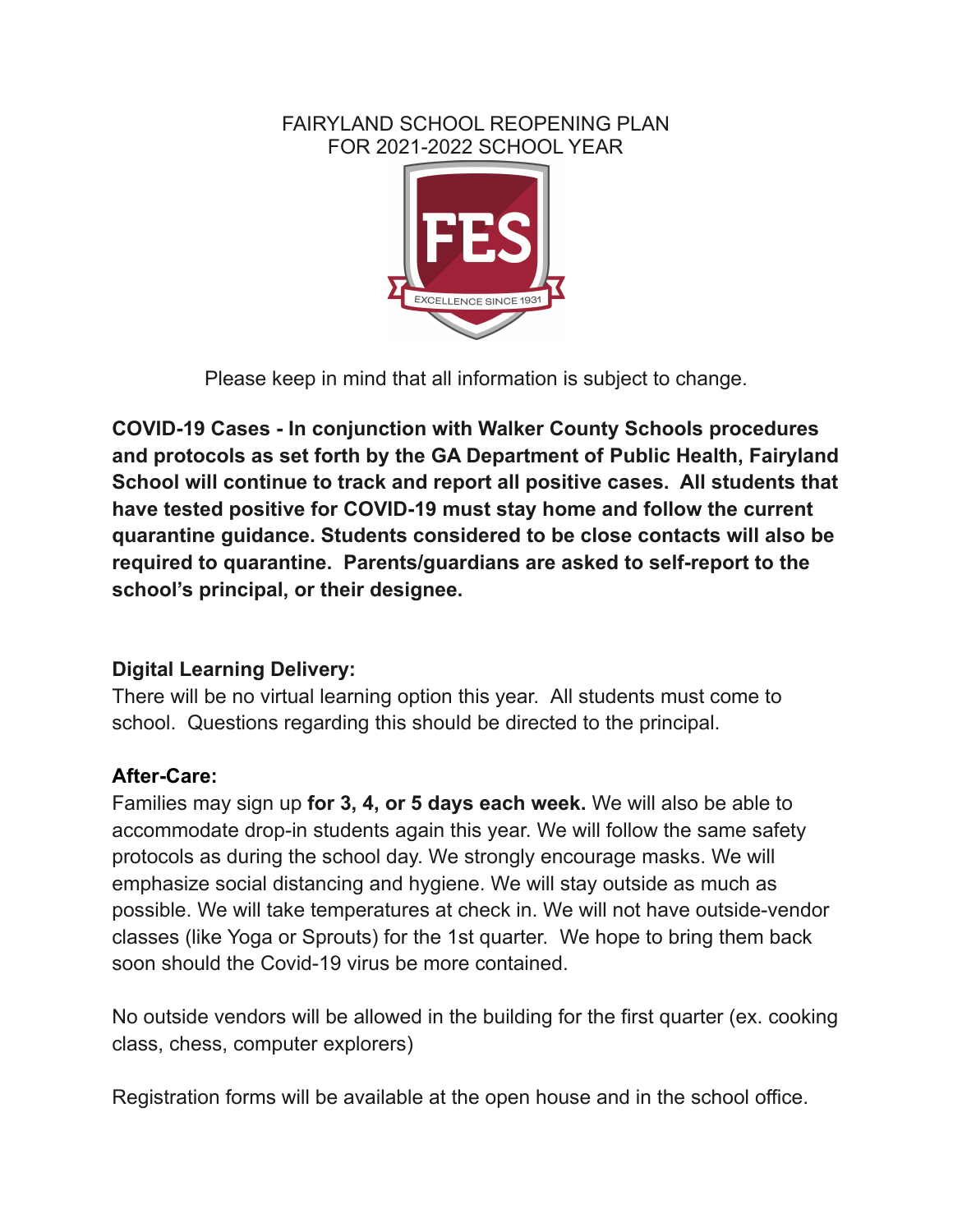#### **Classroom Instruction:**

Teachers will be allowed to open windows for air-flow when the days get cooler outside.

Social distancing - will be communicated all day long with desks in the classroom spread out.

Students will walk on the right side of the hall when moving through the building.

Masks are highly recommended for all students.

Proper hygiene will be taught every day including meal-time.

Students will be staggered in the restroom  $-$  only allowing a few at a time.

Books returned to the library should will be set aside for 72 hours before re-distribution

Teachers will clean out non-essential items in rooms to assist in maintaining social distancing.

Teachers are encouraged to have class outside as much as possible. Four outdoor classroom spaces are available for outdoor learning

If a student is sick, the office and/or nurse will examine the child. Sick children will be isolated in a designated area until the parent can come to pick up the child.

Temperature Checks - random temperature checks will be taken, but not every child will be checked. Students with temperatures above 100.4 will be required to go home.

**Playground/Recess** - the playground will remain open with classes spread out and student washing/sanitizing hands prior to and when exiting the playground. Teachers will encourage organized games such as - kickball, walking, soccer to limit contact.

**\*\*Masks are highly recommended for recess, but as long as students are social distancing it will be permissible to not wear one since they are outside and doing physical activity.**

**Drop-Off: Parents will not be allowed to drop off their children in their classrooms. All children must be dropped off on the front porch each day. Pre-K and Kindergarten parents - plan to drop off your child with a staff member at the front door. (We know this will be hard and we apologize, but**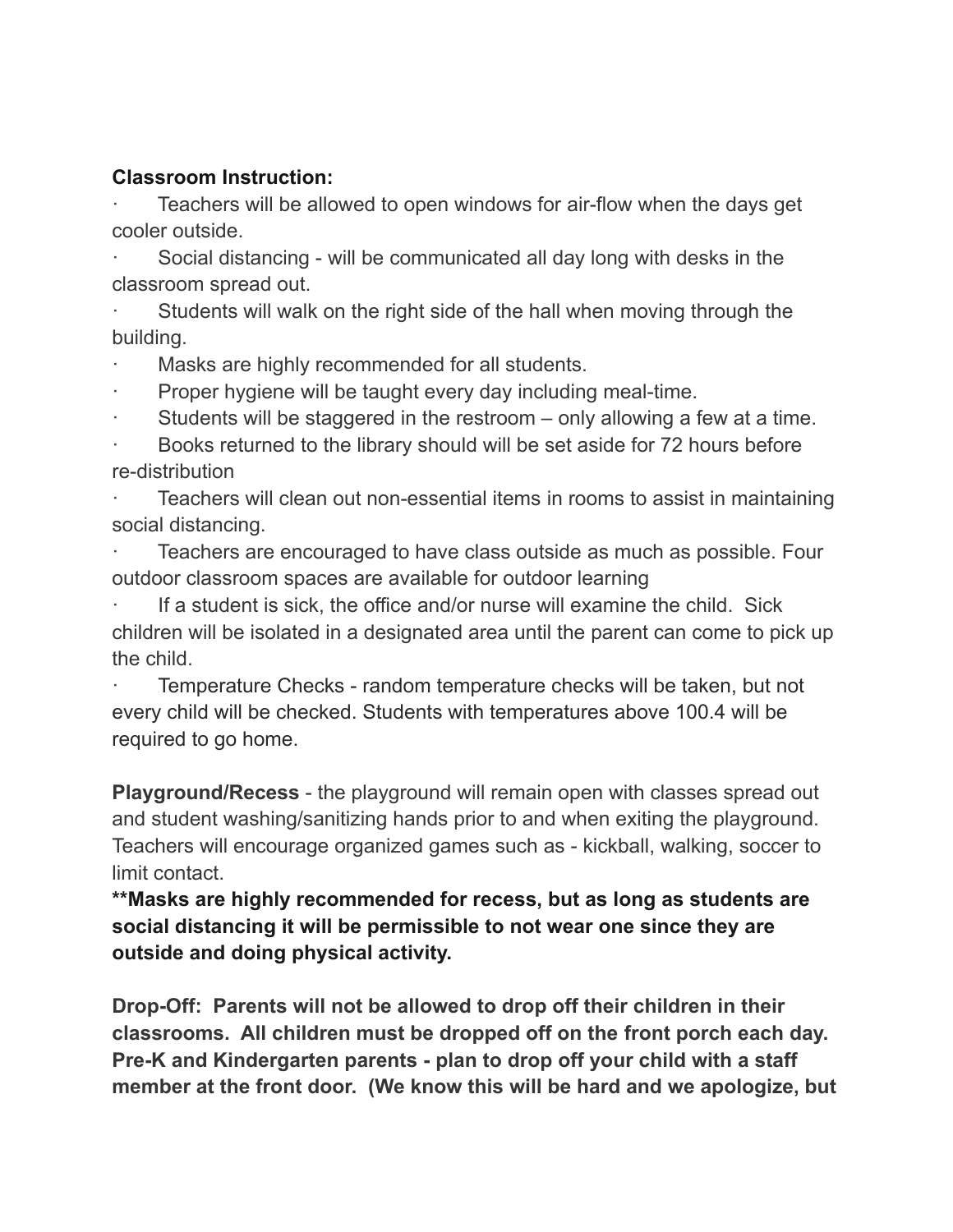**under these unique circumstances, this is required).** We recommend parents staying in your car and driving thru as we anticipate longer carpool lines in the morning. Cones will be placed at the doors in the morning with entrance and exit signs as well as "Parents Drop Off Here" signs.

**Carpool Dismissal:** We will be spread out along the sidewalk with PreK through 1st grade being dismissed on the porch. 2nd-5th grade will be dismissed from the classrooms. Plan for dismissal to take a bit longer due to this new process.

## **Bus Transportation:**

Buses will be dismissed by grade levels PreK-2, then 3-5 to spread out the students at dismissal. Due to the current bus driver shortage, the buses will continue to stop at community designated stops and not individual homes this school year. The buses will stay on the main roads; however, special education students will still be dropped off and picked up at their homes.

Elementary students will not be dropped off at the community stops if a parent/guardian is not present.

Sick students will not be put on the bus in the afternoons. Parents must come get them if they are sick.

**Field Trips** - all are suspended for the first quarter

**Visitors:** only staff and students are allowed in the main building. All visitors must go through the main office and stay behind the sneeze guard and remain in the office. All visitors are subject to a temperature check.

**Individual school supplies** – we recommend all students have their own school supplies in a box or zip lock bag. Sharing of supplies is not encouraged.

## **Breakfast/Lunch:**

· Lunch will be staggered to maintain social distancing– we will have a revolving schedule to allow approximately  $\frac{1}{2}$  the students to eat in the cafeteria and  $\frac{1}{2}$  in the classrooms on a daily basis. Lunch will continue to be free.